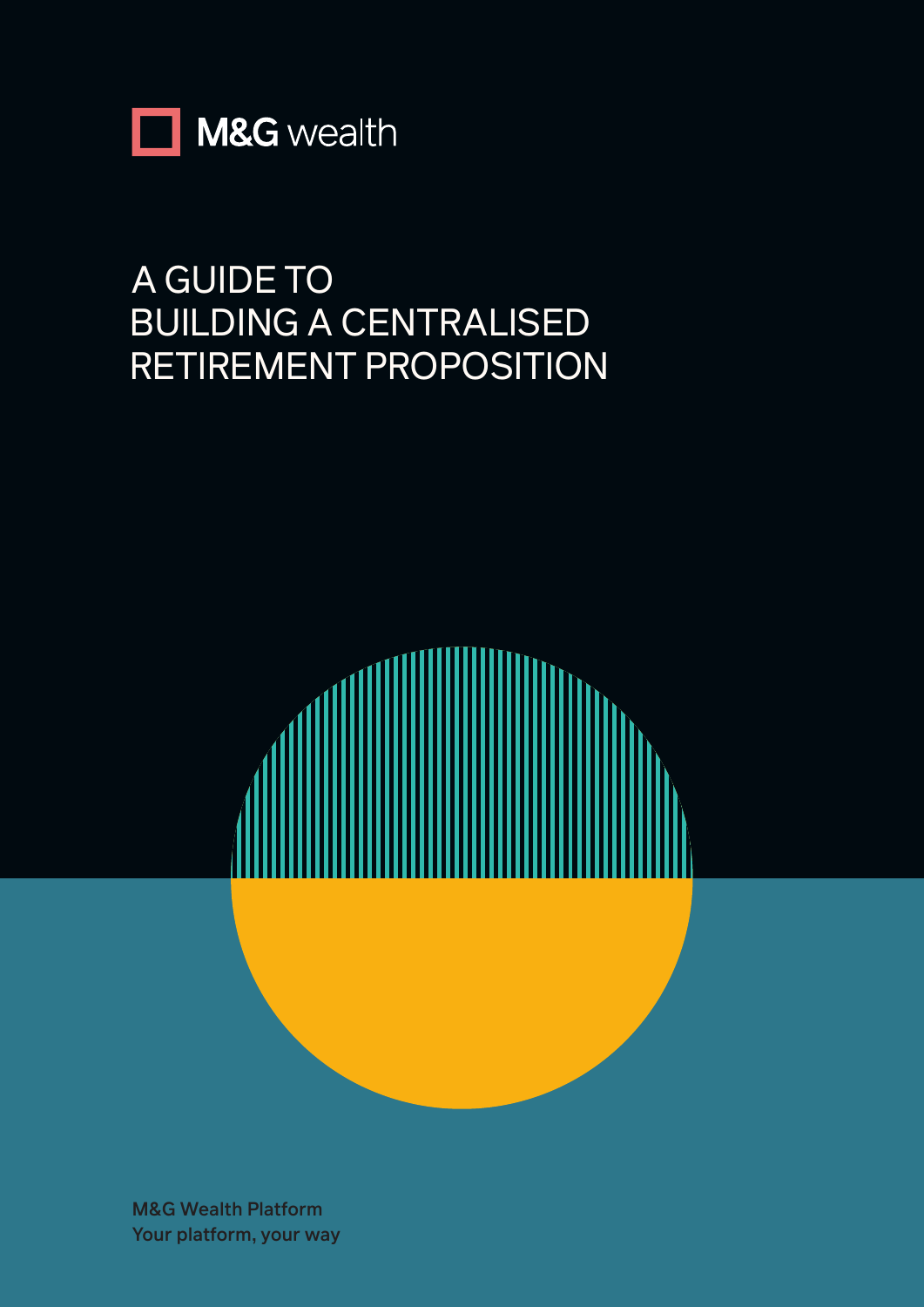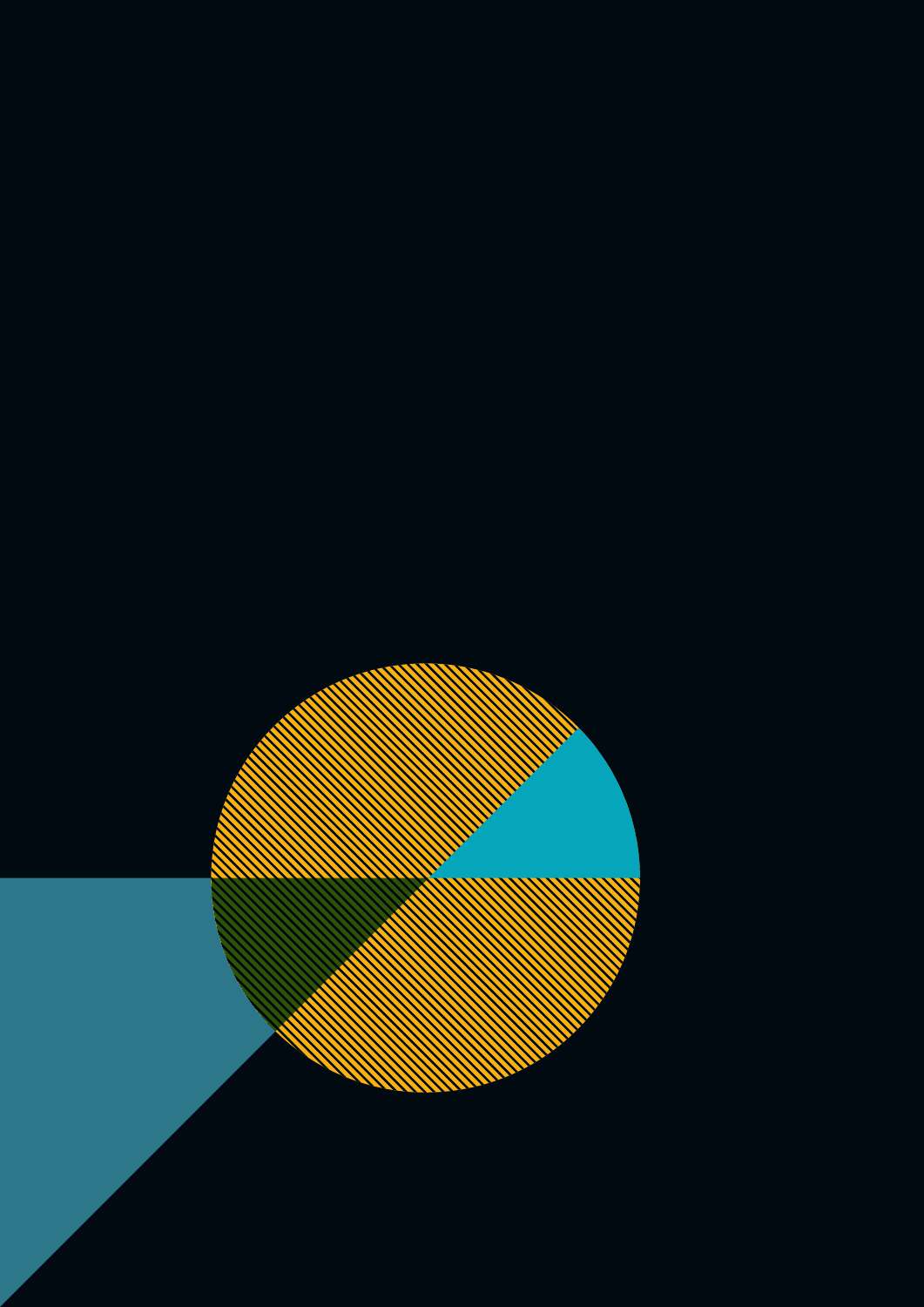## 4 Introduction

## 5 Why have a Centralised Retirement Proposition (CRP)?

Research shows firms are recognising a range of benefits from centralising their retirement planning advice process.

## 6 Getting started

 Centralising your retirement planning advice process is a big step. So, it's important to work out what approach is right for you, how far to centralise and who to involve in the proposition's development.

### 10 Building your CRP

 Once you've decided what your CRP seeks to achieve, you can start deciding what elements it should feature so that your planners can advise retiree clients as efficiently and consistently as possible.

## 13 Implementing a CRP

 Applying a standardised approach to some areas can give firms the reassurance that their advisers and paraplanners are approaching and articulating retirement planning in a similar way.

## 14 Maintaining the CRP

 Every CRP needs two ongoing review processes – one to see how it's working for each client and a second to see what benefits it's delivering for the business

## 17 Final things to think about

 A CRP has the potential to radically transform the efficiency of a business. Here are some final words of experience from the paraplanning consultants that we spoke to.

### Centralised Retirement Propositions Survey

Throughout this guide, we cite findings from our Centralised Retirement Propositions Survey 2021 conducted in partnership with NextWealth.

[Get your copy of the full survey findings](https://documents.platformservices.co.uk/Document/480) to find out more.

#### For investment professionals only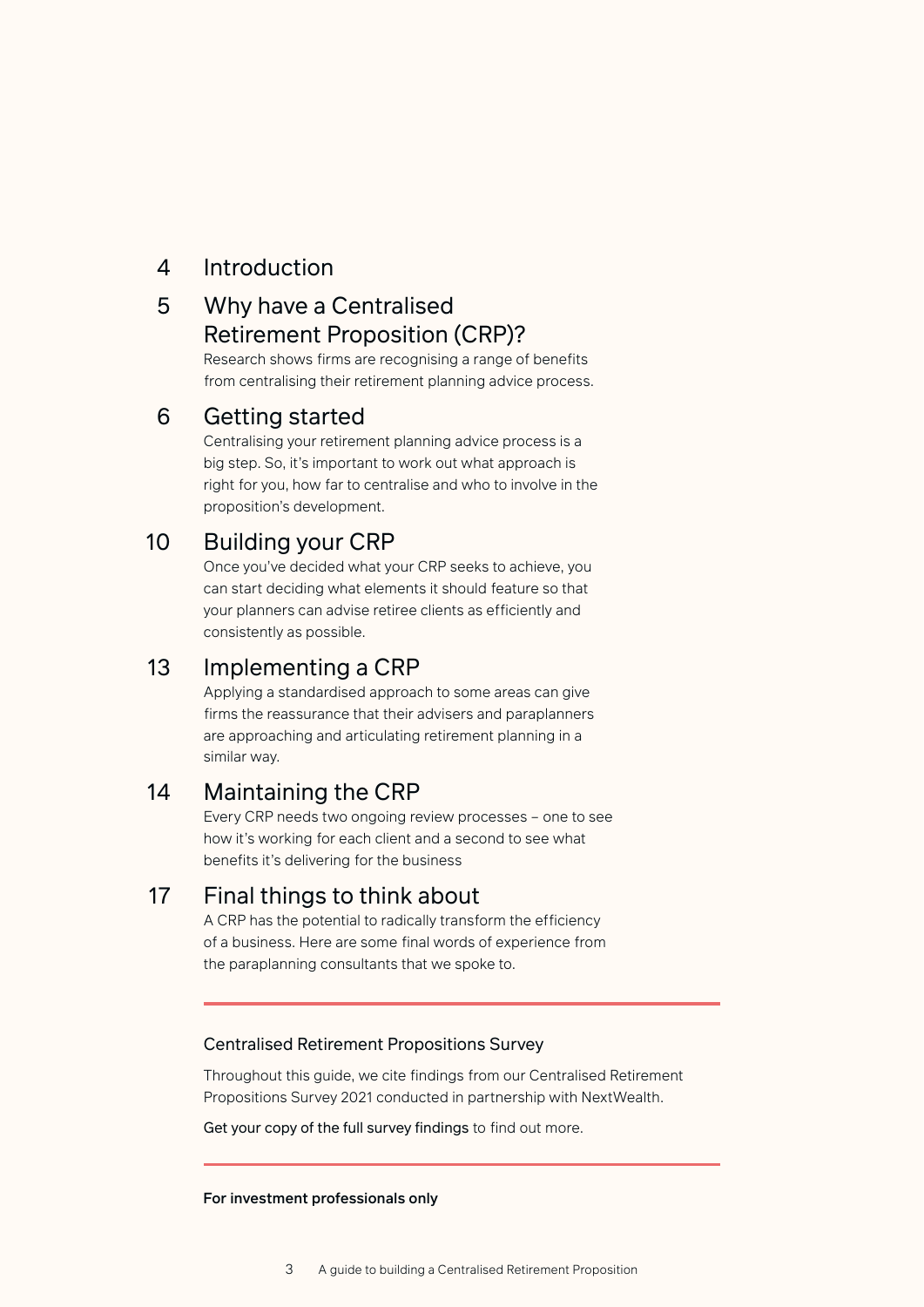# <span id="page-3-0"></span>Introduction

Financial planning in retirement has become a key capability for many advice firms as more and more clients seek guidance on how to make the years after they stop, or reduce, work comfortable and financially secure.

Every client's retirement needs are special to them. But as retirees account for a growing proportion of clients – and challenges such as low interest rates and longer life expectancy persist – many firms have discovered the benefits of standardising and centralising all or some elements of their retirement advice process.

#### Such an approach is known as a Centralised Retirement Proposition or CRP.

In our 2021 CRP research, 69% of advice firms said they have, or plan to introduce, some sort of CRP. Yet concerns about CRPs remain – particularly that they force clients into certain courses of action or don't give advisers scope to calibrate advice to a client's individual needs.

## Getting the right balance

In this short guide, we aim to show how advisory firms are creating CRPs that can help them deliver efficiencies and reliable, repeatable advice processes, while still retaining the flexibility to advise clients individually.

We've partnered with NextWealth to interview outsourced paraplanning firms to gather real-life insight and examples. As well as having helped many advice firms create and run their own CRPs – all three have working knowledge of best practice across the advice sector. Our thanks therefore to:

Tony Slimmings – paraplanninghub.co.uk

Richard Allum – theparaplanners.com

Alasdair Wilson – weareverve.co.uk

We hope this guide is of value to any advice firm looking to evolve its retirement planning proposition. If you have any questions or comments, please contact your usual M&G Wealth Platform team or email us at [platformaskus@mandg.com](mailto:platformaskus%40mandg.com?subject=)



Justin Blower Director of Sales, M&G Wealth Platform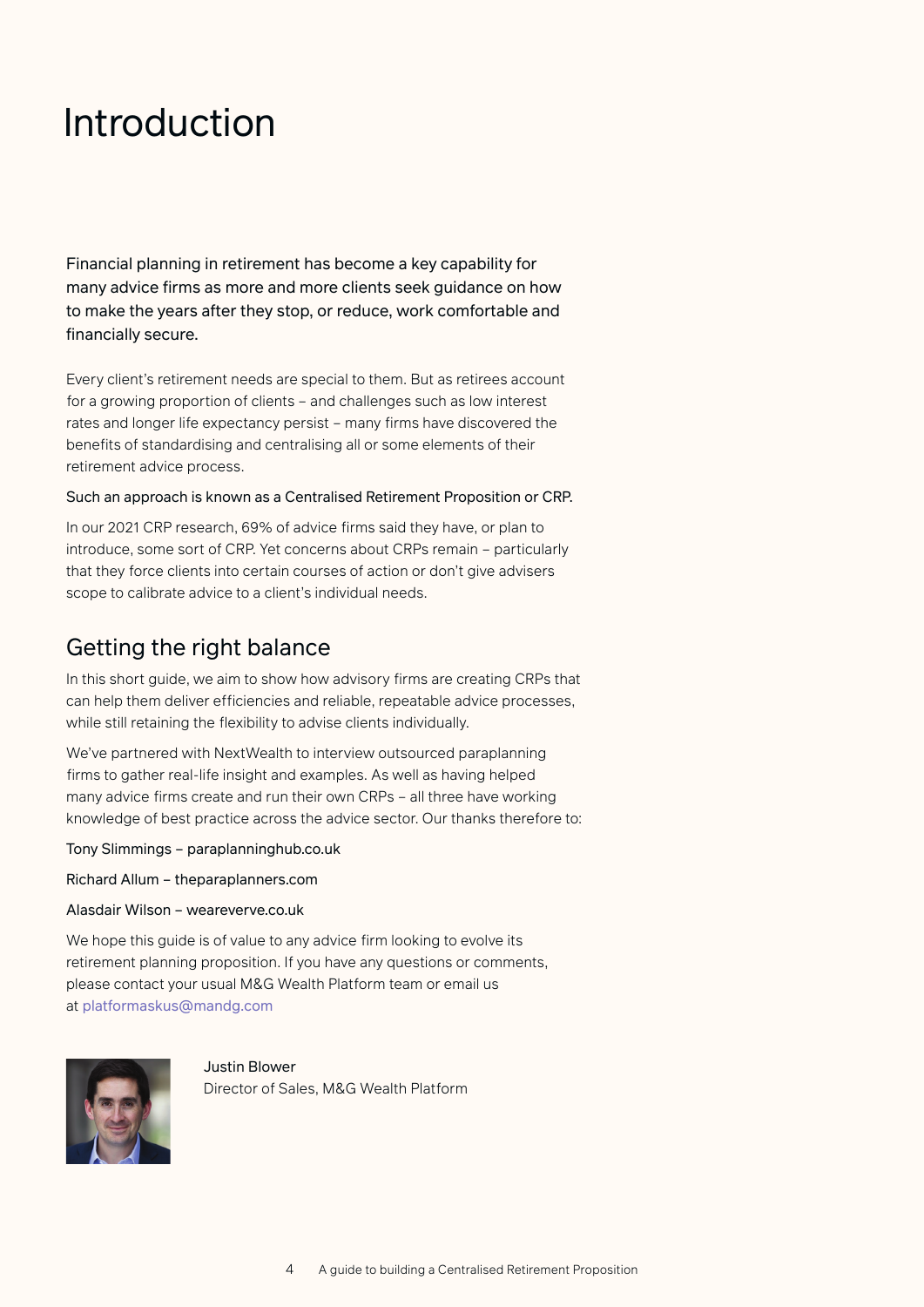# <span id="page-4-0"></span> Why have a Centralised Retirement Proposition?

Research shows firms are recognising a range of benefits from centralising their retirement planning advice process.

Today, retirement planning is the dominant focus for advice firms across the UK. According to our research, 62% of adviser assets are for clients receiving retirement advice and 60% of advised clients are phasing into retirement or are fully retired.

Having a framework in place that can make the retirement advice process consistent, systematic and – therefore – scalable across a growing client bank can make strong business sense. From a regulatory perspective, being able to demonstrate a clearly-defined and executed advice process for all clients, applied consistently by all advisers, can also be very valuable – provided it can flex to meet the individual needs of each client.

# The need for scale

Currently 49% of advice firms in the UK say they have a centralised retirement proposition, and a further 20% have plans to introduce one. Reflecting the need for a scalable process, the larger a firm is, the more likely it is to have a CRP: 54% of advisers at firms with more than five client-facing advisers have a CRP compared to 40% of sole traders.

# Benefits of a CRP

Business efficiency and regulatory compliance are two strong reasons for having a CRP. However, firms with a CRP primarily cite the benefit it can provide to clients as the key reason for having one – see Figure 1.

There are even tentative signs that having a CRP is helping firms attract more business. Our research shows that, in 2020, advisers at firms with a CRP in place were more likely to say they had gained more clients than usual over the past year (13%) than those without a CRP (4%).

Today, 32% of advice firms report clients delaying retirement and 39% report a reduction in withdrawal rates. As would-be retirees become more concerned about their financial prospects, an advice firm that can demonstrate a clear, robust and highly disciplined approach to retirement financial planning may be especially appealing to prospective clients.

If you've got your retirement proposition process in place, in combination with PROD rules, platform due diligence and a centralised investment proposition, then it just streamlines the whole process. Otherwise, when a client comes on board, you're doing it from start to finish every time.

Alasdair Wilson The Verve Group

#### Figure 1: Greatest perceived benefit of a CRP



Benefit to client 31%

- Business efficiency 21%
- Meeting regulatory requirements 18%
- Risk reduction 14%
- Business process improvement 11%
- Client service design 5%

Source: M&G Wealth Platform Centralised Retirement Proposition Survey, 2021 Base: All advisers whose firm has a CRP in place or intend to introduce one, n=139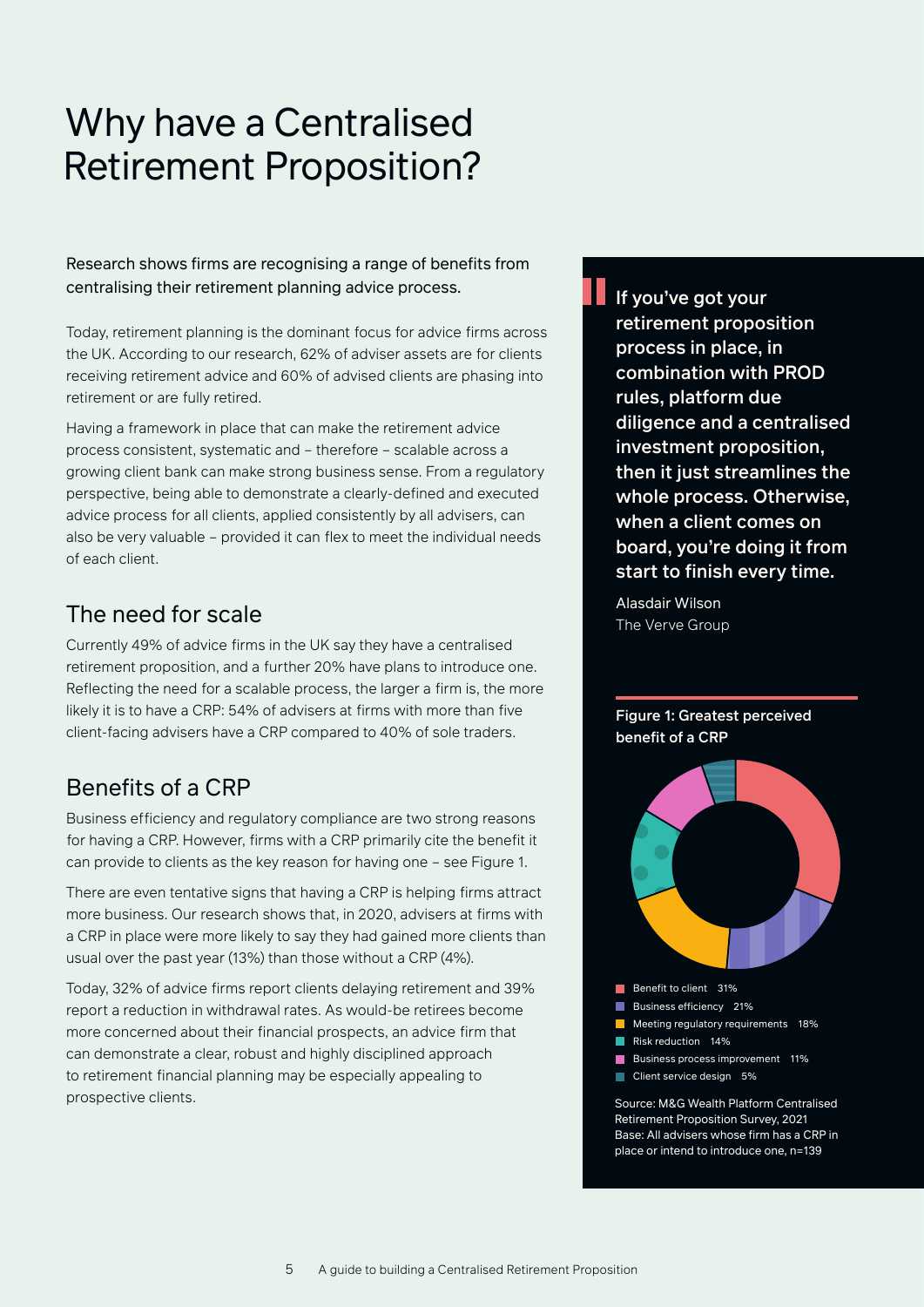# <span id="page-5-0"></span>Getting started

Centralising your retirement planning advice process is a big step. So, it's important to work out what approach is right for you, how far to centralise and who to involve in the proposition's development.

The first thing to recognise is that it is the processes within the CRP that need to be consistent.

The CRP itself, and the outcomes that it produces for each individual client, are bespoke to the firm and its clients and represent that firm's best ideas for retirement strategies, as illustrated in Figure 2.

Therefore, the approach to building your firm's CRP that we outline in this guide aims to work through some key questions that you can consider to keep your agreed framework as useful and flexible as possible both for your advisers and your clients.

## 1. What are our reasons for introducing a CRP?

Advice firms cite different benefits from centralising and standardising their retirement planning advice process. The two greatest perceived benefits are how it can support client outcomes and the greater efficiency it can create within the business – see Figure 1 in previous section.

As a firm it's useful to discuss what you hope to achieve by centralising your retirement planning process from an operational, tools, commercial, regulatory, and client-servicing perspective – and which features are most likely to deliver on those goals.

## 2. How will it work with our Centralised Investment Proposition?

If you already have a centralised approach to advising clients in the accumulation stage of their investment journey, then it makes sense to have a centralised approach to the decumulation phase too. It may still be a total return approach but you might also want to consider other ways of turning capital into income.

A Centralised Retirement Proposition can therefore be structured to complement a Centralised Investment Proposition. From a regulatory perspective, it can be particularly valuable to be able to demonstrate to the FCA how processes such as risk profiling, capacity for loss analysis and cashflow modelling differ for a young client focused on growing their capital versus an older client seeking an income and/or capital preservation.

#### Figure 2: Creating a foundation for consistent, bespoke advice

Asking the right questions of the firm means the CRP is as BESPOKE to your firm as possible

Getting the right CRP in place means your processes are as CONSISTENT as possible

Following your CRP means the OUTCOME is always bespoke to the client

Don't pick up somebody else's CRP and try to implement it in your own firm… you should be able to stand up and explain to any client who asks what your beliefs, approach and starting point are. Producing the CRP should be as bespoke to your firm as it can possibly be.

Tony Slimmings Paraplanning Hub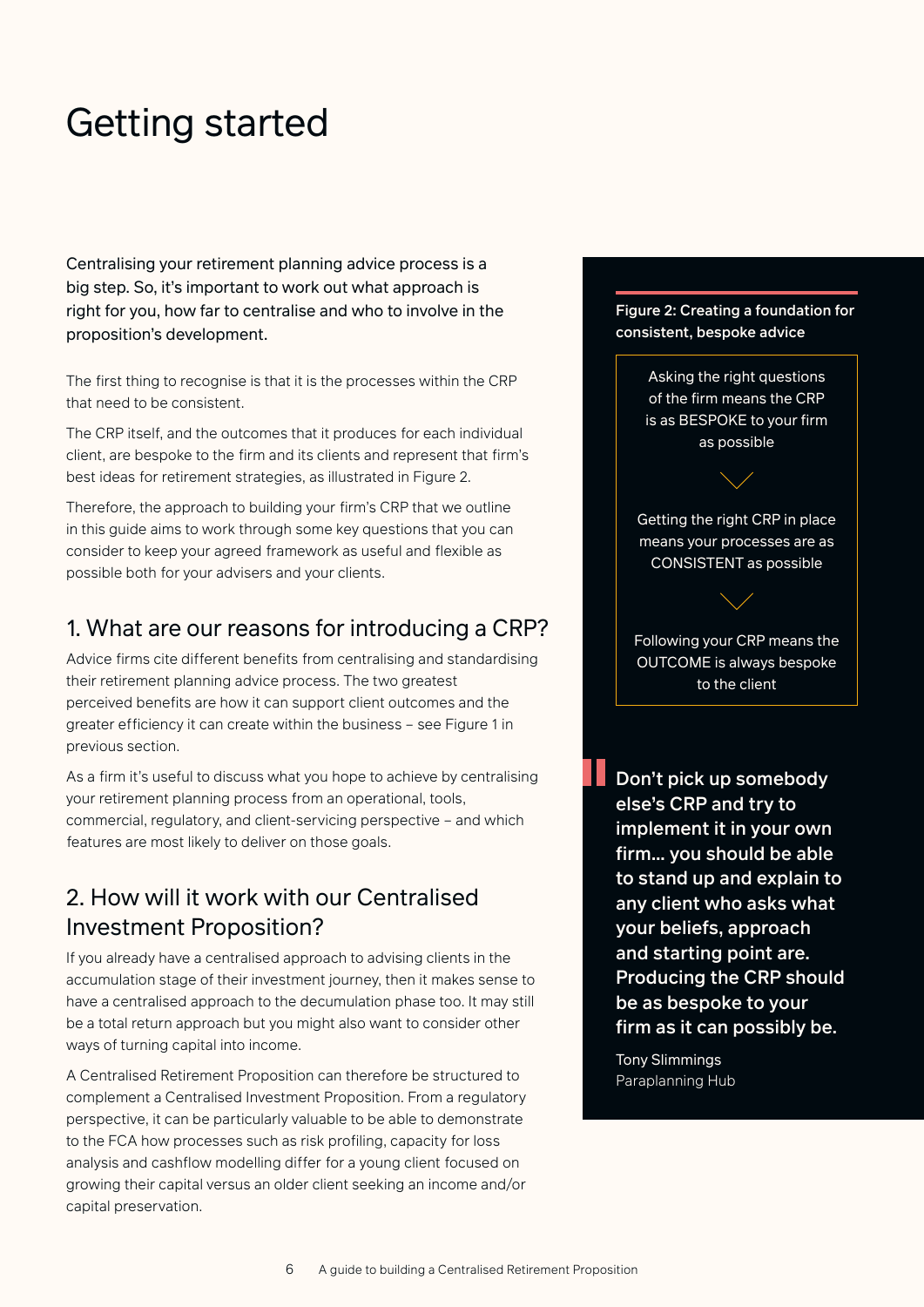Where the CIP focuses on suitability and investment selection, the CRP encompasses many more aspects of the planning process, as Expressed below. They are completely illustrated below.

#### **CRP**



Some elements of a CIP and CRP have the same requirement but will often take on a different angle as clients approach or reach retirement. So should be reviewed with this new lens and changing life stage.

## 3. Who should be involved in the CRP's construction?

Centralising your retirement planning process affects everyone in your business so it's vital that all stakeholders feel a sense of ownership and control. You may want to involve advisers, paraplanners and the back office team in its creation – perhaps creating a core team to determine its final features.

You may also want to consider whether to enlist the services of an outside paraplanning firm with experience of building a CRP. In this way, you can get to know what's considered best practice, while keeping your CRP totally tailored to your firm.

different animals. The CIP is about your investment philosophy, the actual investments that you're going to put to different types of people. You're saying to a client, if you come to us, this is what you're going to get. The CRP is very much about a framework to sitting down with an individual and going, 'there's so many different tentacles to this and so many different approaches and so many things to think about'.

Tony Slimmings Paraplanning Hub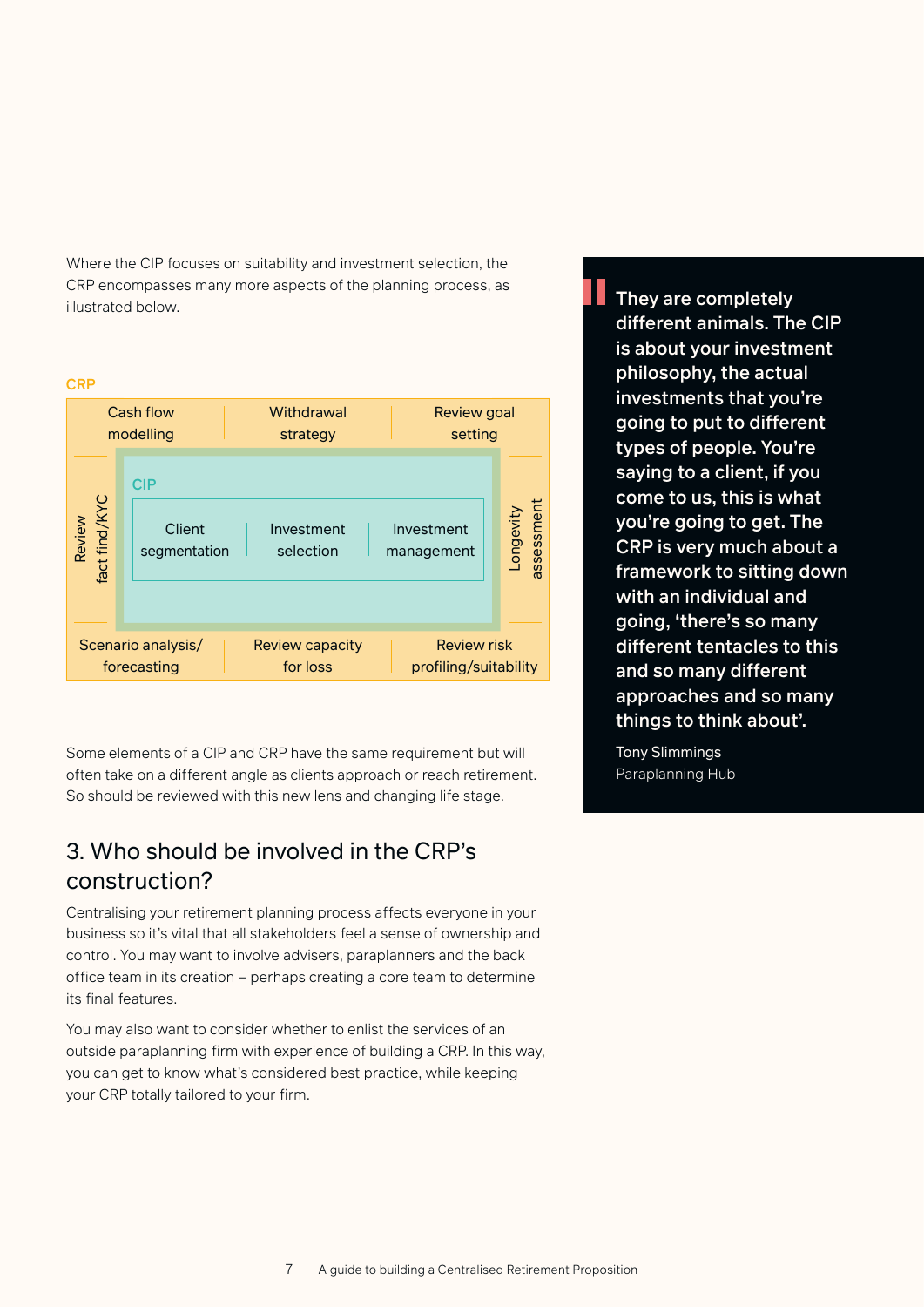# 4. What have been the common elements to our retirement planning to date?

Whether or not you choose to enlist outside help, it can be useful to look at all your clients that have received retirement planning advice over, say, the last five years and look at what your planners have done for those clients. If there are things that are consistently repeated for each client, that can help form the foundation for your CRP.

# 5. How will the CRP work with client segmentation?

If you have a system in place to divide client servicing by level of assets, life stage or complexity of needs, consider how the CRP would work with this. Should the CRP be the same for all segments – or does it need to be adjusted in some way for any of them? If your firm has an extensive retiree client base, there may be a case for segmenting by retirement stage – e.g. pre-retirement, semi-retirement, drawdown, and full/late retirement. But care needs to be taken to demonstrate to the regulator that the advice process is robust and consistent for all clients.

# 6. On what basis should advisers use the CRP?

This may be something you can only answer over time as your CRP beds in, but it is advisable to have guidelines as to how advisers are expected to use the CRP. For example, 35% of firms with a CRP currently say planners are required to use the CRP and must present a reason to go outside it. An almost equivalent proportion (31%) say the CRP is only a proposal and there is no requirement to follow it – see Figure 3. It's important to stress, however, that this is a central retirement proposition and not a central drawdown proposition, which should be considered separately.

Generally, the larger a firm is, the more likely it will stipulate using the CRP as a requirement.

#### Figure 3: Requirements to use a CRP



- **Planners are required to use the CRP and** must present a reason to go outside it 35%
- **Planners are strongly encouraged to use** the CRP 17%
- Planners are encouraged to use the CRP 16%
- The CRP is a proposed approach to delivering retirement advice but there is no requirement to follow it 31%

Source: M&G Wealth Platform Centralised Retirement Proposition Survey, 2021 Base: All advisers whose firm has a CRP in place, n=99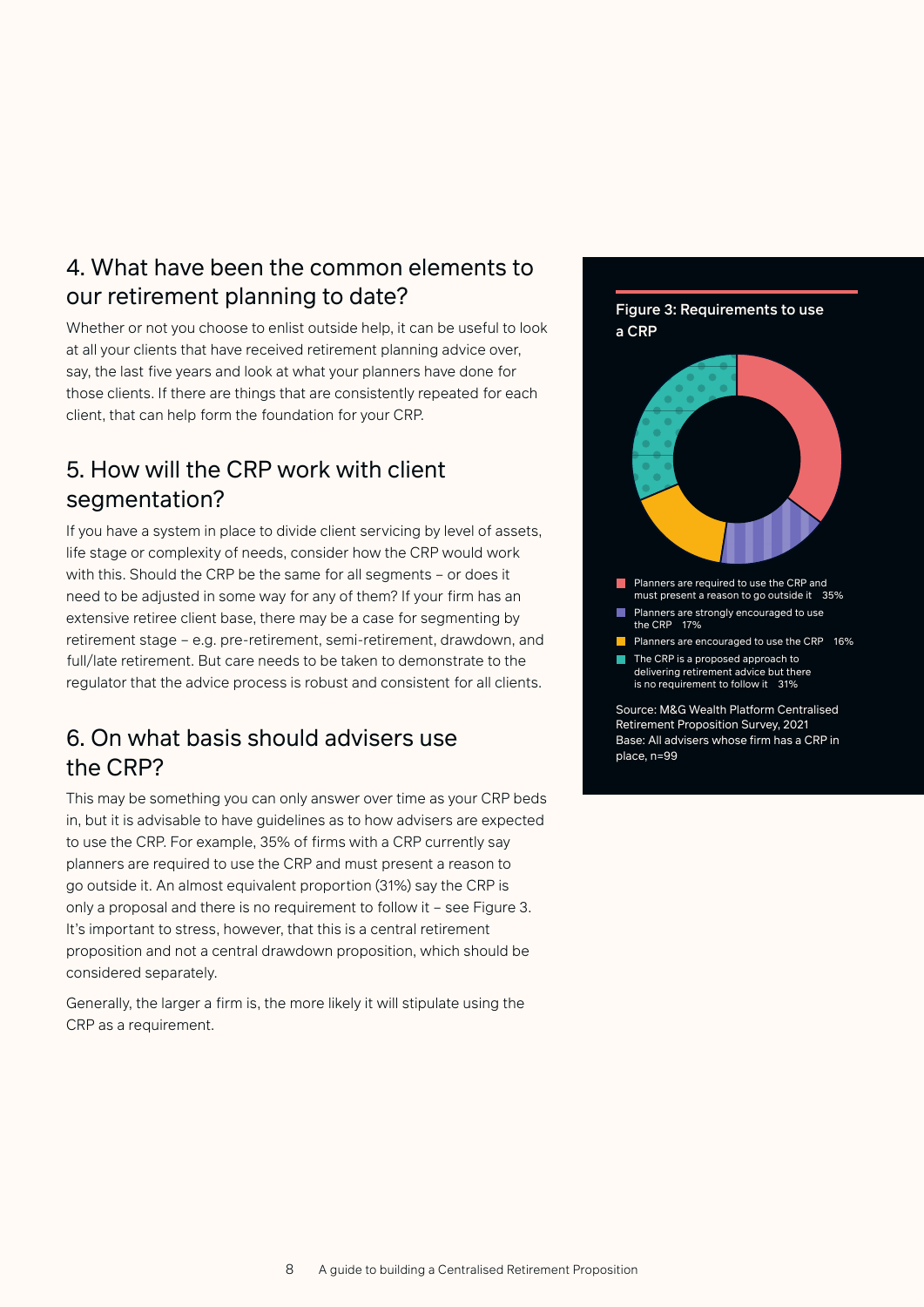# Implementation of a CRP – case study from Paraplanning Hub

An advice firm with seven advisers had been working to a CIP for the past three years. 18 months ago we worked with the MD to build out a specific CRP for them.

Our starting point was the goals document that advisers talked through with their clients. We really looked at how to tighten it up and make sure there was something in each box about why we take a certain approach, and not others.

The firm now has a framework that provides a formulaic but detailed goals discussion; it's a working document that every adviser goes through with every client. Even for a straightforward annuity client, the document the adviser works through shows very clearly why the recommendation has been made.

When I look at the goals document now, even if the adviser's name is covered up, I can guess exactly who wrote it because their nuances still come through, and we use the CRP to make sure that is kept within acceptable tramlines. And, nine times out of ten it is.

The CRP does not allow advisers to deviate unless they can very specifically show why they need to go outside the parameters.

It makes the MD's life very easy because everything is consistent. The FCA could look at any file and see why the advice has been given. It also protects the adviser.

The CRP has become very much the way they now do business. In the last few years the firm has parted company with just one adviser who didn't get it and held to the view that 'I'm the adviser – I know best, so I decide'. With a CRP in place, it's the process that decides.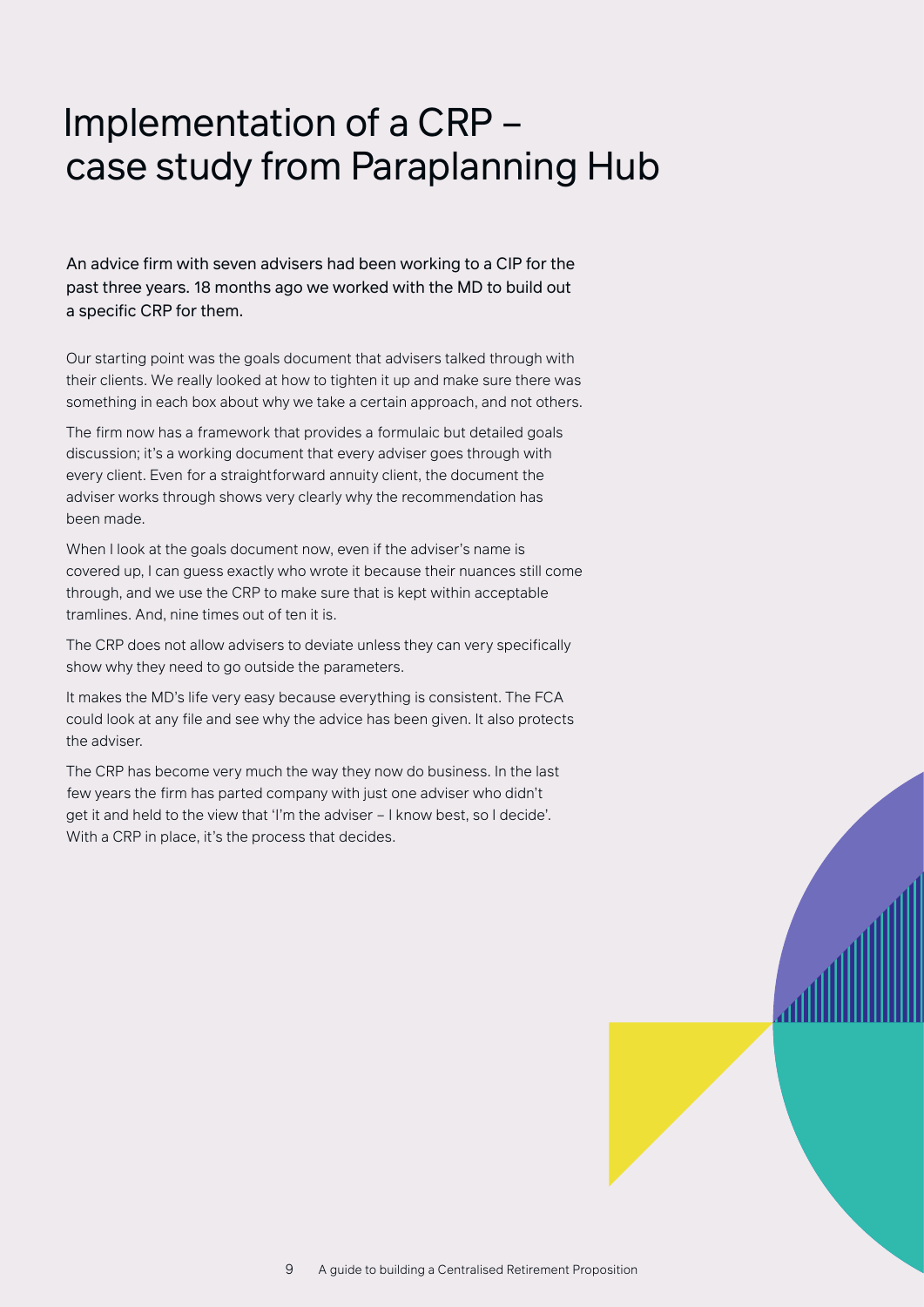# <span id="page-9-0"></span>Building your CRP

Once you've decided what your CRP aims to achieve, you can start deciding what elements it should feature, so your planners can advise retiree clients as efficiently and consistently as possible.

A Centralised Retirement Proposition can consist of as many or as few elements as your business requires. Firms typically focus on those elements where a consistent, standardised approach can allow time and resources to be used efficiently, assure good outcomes for each client – and demonstrate good practice and risk management to the regulator.

But as we've stressed earlier, the key is to focus on what you want the CRP to achieve for your business and your clients – then choose the elements that can fulfil that.

Here are some potential features of a CRP:

### Fact-finding and goal-setting

The fact find is probably the easiest (and most essential) element to standardise to ensure information held on clients is consistent across the business. But once hard quantitative facts have been established, advisers also need to assess the more qualitative factors that can help pinpoint a client's life objectives. As part of a CRP, such questions can include:

- What is their 'secure' income going to look like?
- What is their discretionary versus non-discretionary spending?
- What liquidity do they think they're going to need?
- **•** How might their spending vary heading into retirement, mid-retirement, and late-retirement?
- How do they feel about security of income as opposed to access to capital?
- What are their wishes for passing on capital?
- What are their wishes for ethical, responsible or impact investing?

### Learning from the past

Specifying a withdrawal strategy can be a daunting challenge given the impact it can have both on a client's capital and their standard of living. As a useful starting point, Paraplanning Hub's Tony Slimmings references the Dimensional Matrix Book. Compiled by Dimensional Fund Advisors, it details 30 years of returns from a range of fixed income and other asset classes. By putting income and capital returns in a long-term context and showing how they have averaged out over time, the data can help clients to be more comfortable about short-term downturns and understand what level of income is realistic.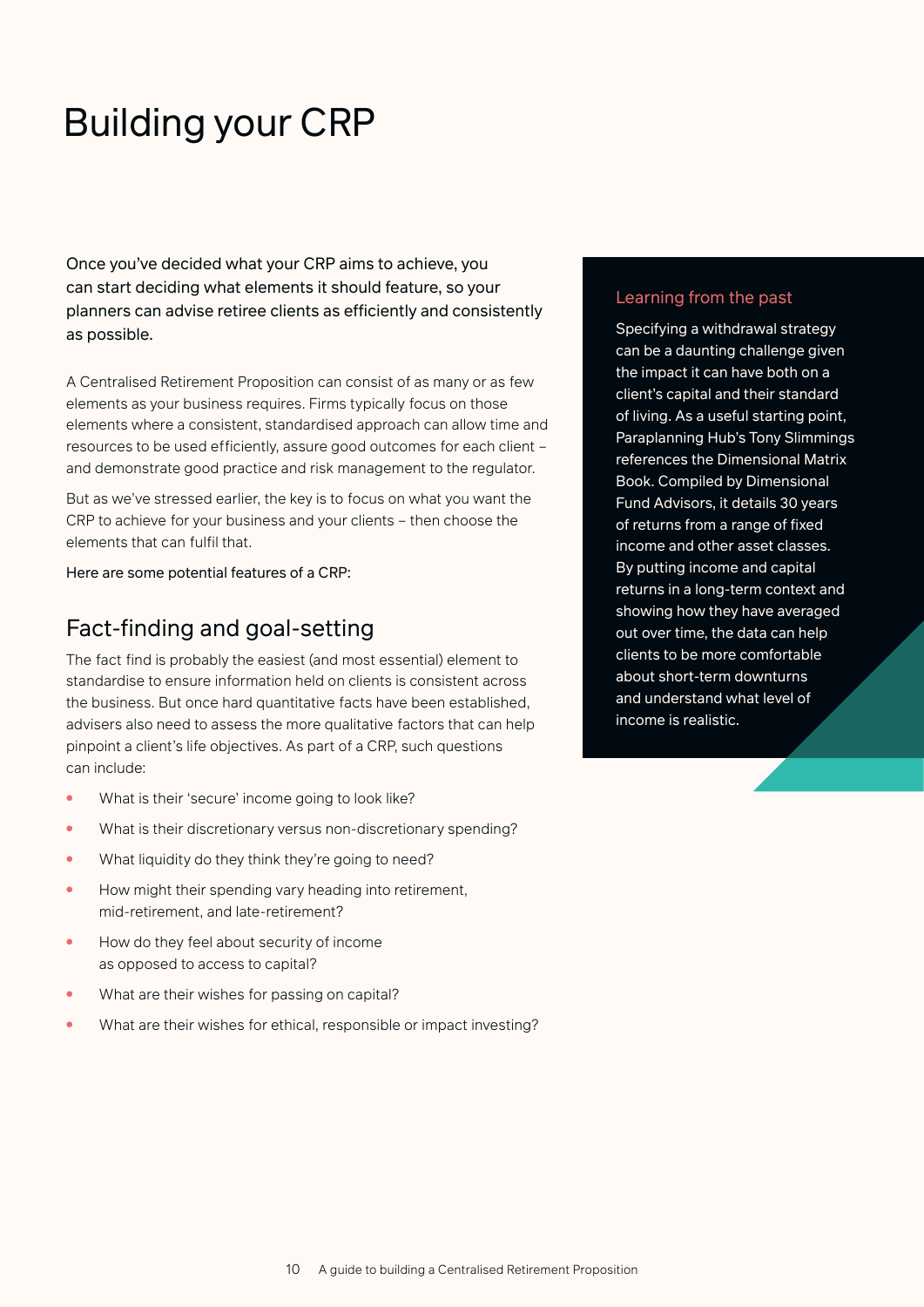# Client withdrawal strategy

This is by far the most-adopted element of a CRP. Over three-quarters of firms (77%) with a CRP include a consistent approach to assess a suitable level of withdrawals for a retirement client. In terms of responding to market events and portfolio fluctuations, around a third of firms have a centrallyagreed approach to dealing with sequencing risk (the risk that the timing of withdrawals can damage an investor's overall return by diminishing the overall pot of capital). Guardrails (predefined thresholds that trigger an increase or decrease in retirement spending) are only included in a CRP by 9% of firms although this is a doubling on 2020 figures.

## Sustainable withdrawal rate and statement

In tandem with a withdrawal strategy, many CRPs adopt a central policy on withdrawal rates. Deciding an appropriate approach demands considered discussion. Forty-two percent of CRP users still use a fixed rate – such as the 4% rule – to calculate an appropriate and sustainable withdrawal level. However, 30% take a more dynamic approach and use modelling tools such as Timeline. GAD rates and annuity rates are each used by less than 10% of CRP users. Reflecting the current low-rate environment, just 7% of firms with a CRP advise that clients only take natural portfolio income.

You also need to create a statement to show how these rates are calculated or the research tools used to create them.

# Cashflow modelling tools

Given a client's changing needs and goals – and the fluctuating market environment – cashflow modelling may need to be conducted at every yearly review. This will, of course, be informed by the fact find and goal-setting questions mentioned above.

Over half (54%) of CRPs include a dedicated tool to estimate a retirement client's income needs year on year, and a large proportion (78%) of firms make use of cashflow modelling tools more widely in the business.

# Attitude to Risk/Capacity for Loss tools

Currently, close to half of firms with a CRP include a specific questionnaire for retirement clients to assess their attitude to risk and 10% include a tool to assess capacity for loss.

Stress testing various scenarios using cashflow modelling tools is an increasingly popular way to probe customers ATR and CFL and to make sure they understand and buy into the results.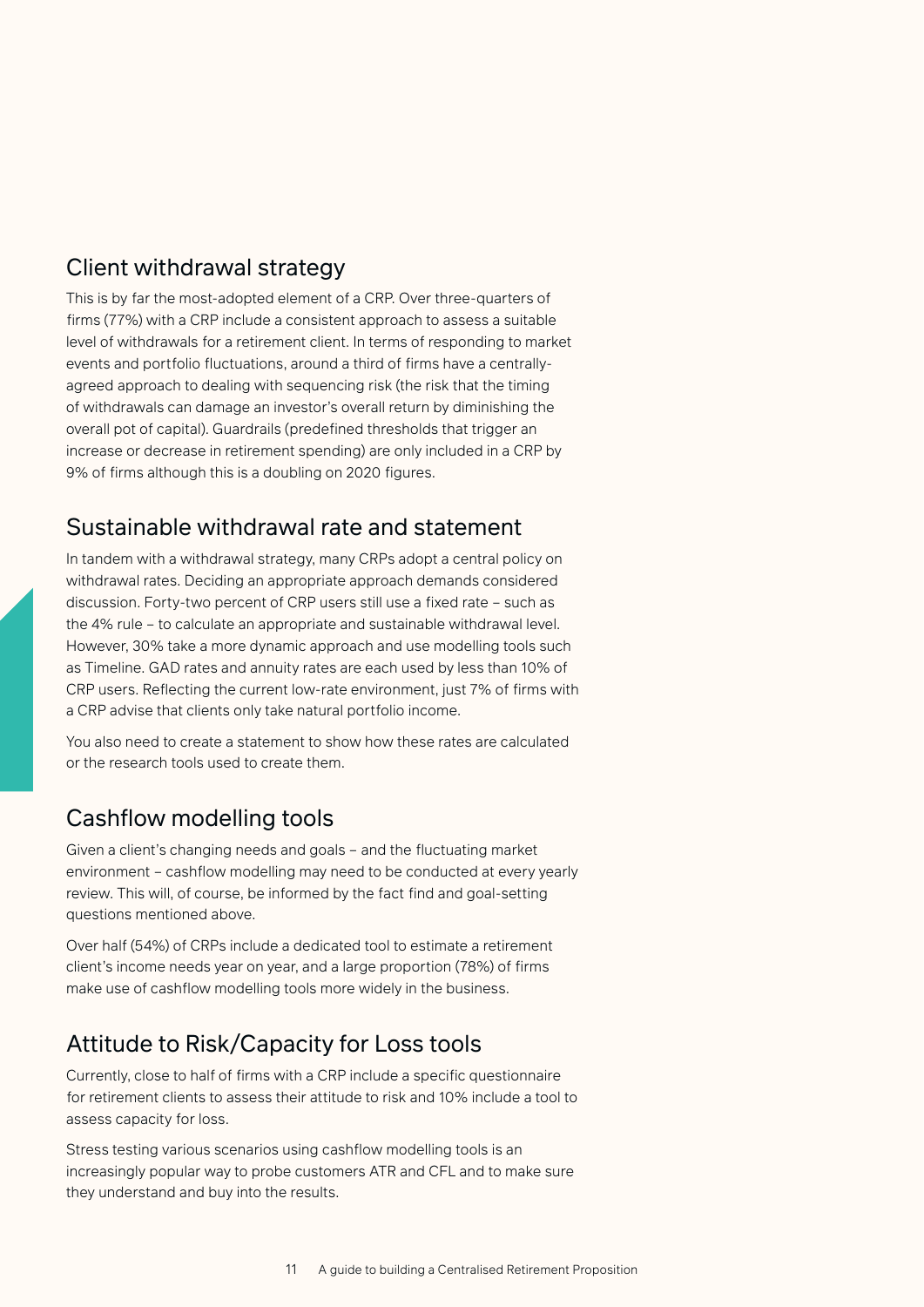## Life expectancy tools

Determining how long a client may live, and therefore how long their income needs to be sustained, is an important factor in managing lifetime wealth. Currently, around a fifth of firms rely on ONS data to assess life expectancy. More advanced life expectancy tools – such as hereditary modelling – are yet to see any meaningful uptake.

## ESG/Impact considerations

Brexit means that UK advisers won't be subject to MiFID II plans requiring them to consider a client's interest in sustainability as part of product recommendations. In our research, advisers say that clients raise the issue of responsible investing in 14% of conversations. As public concern on issues such as climate change grows, and ESG-focused strategies account for a growing proportion of fund sales, a structured assessment of what a client wishes to achieve with their money, beyond their personal financial goals, could be increasingly important.

## Investment choice

If firms operate a centralised fund buylist, this will of course need to be incorporated into a CRP. In 2021, only 58% of advice firms with a CRP said their framework included a specific set of fund choices for retirement clients (down from 70% in 2020). This may be because the continued popularity of total return investing is enabling advisers to use the same range of funds for both accumulation and decumulation phases. To create a sustainable income for retiree clients in the current low-rate environment, 44% of advice firms are using a total return approach always or most of the time, compared to 27% using an income-driven approach.

# Withdrawal policy statement

A written agreement needs to be drawn up between the client and adviser and agreed. It should include examples of the withdrawal level and what might happen to that level based on various scenarios.

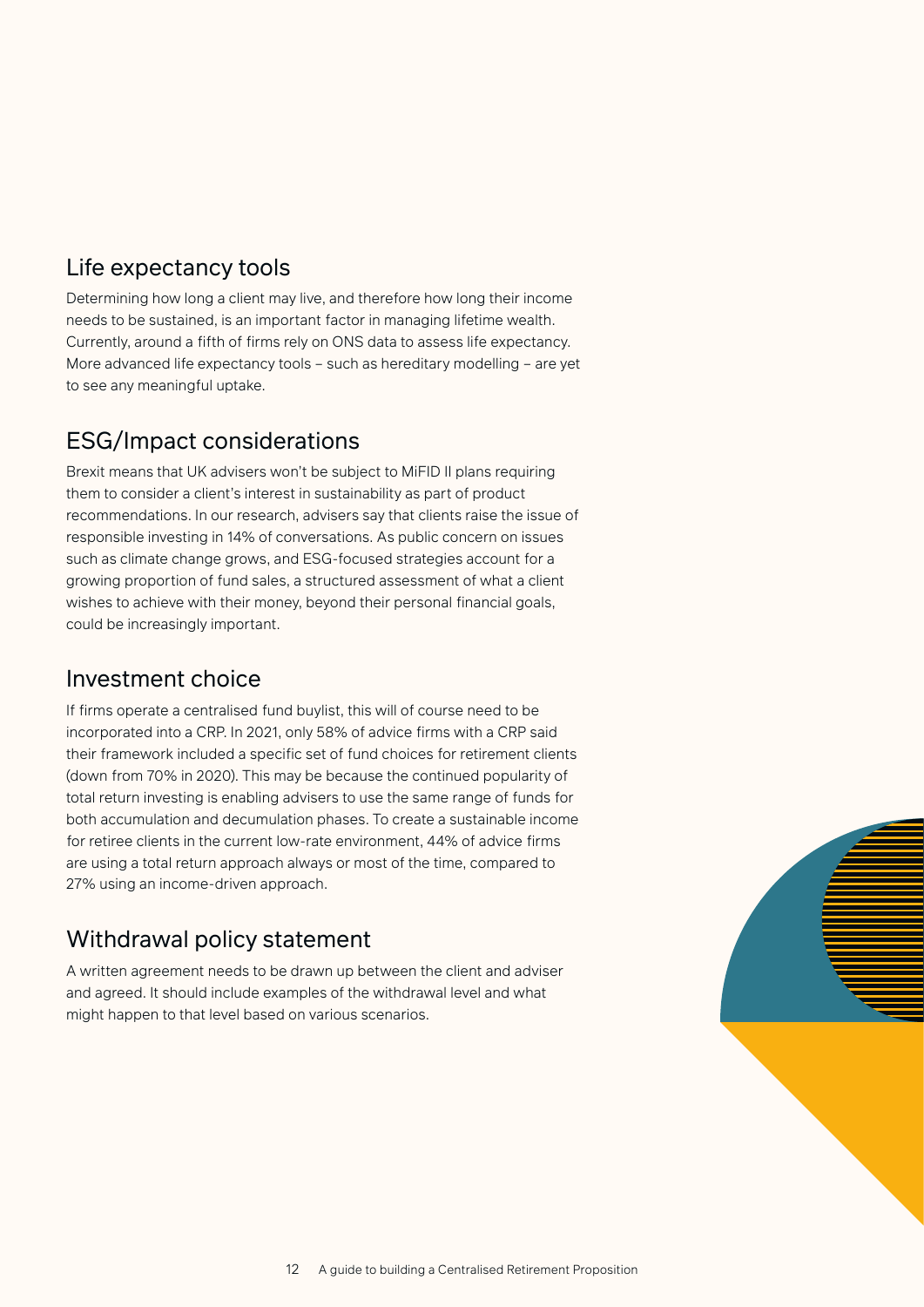# <span id="page-12-0"></span>Implementing the CRP

Applying a standardised approach to some or all of the areas, in the Building your CRP section, can give firms the reassurance that all their advisers and planners are approaching and articulating retirement planning in a similar way.

A financial planner described to us how, prior to introducing a CRP, "we were doing it, but it wasn't as robust as it should have been. We had 15 advisers, all ticking the boxes, but doing it in a slightly different way. So during the last 18 months we've collectively decided on our proposition and it's now a formal and robust process. The CRP introduction was led by compliance, but with ongoing collective input".

Building and implementing a CRP doesn't happen overnight. Refining tools, questionnaires and investment choices may require practical experience to get right. Training may be required to get advisers up to speed on each element, and including advisers in the initial structuring of the CRP can deliver essential buy-in.

Enlisting the services of outsourced expertise and experience that has implemented CRPs for other firms can help to guide and accelerate the process.

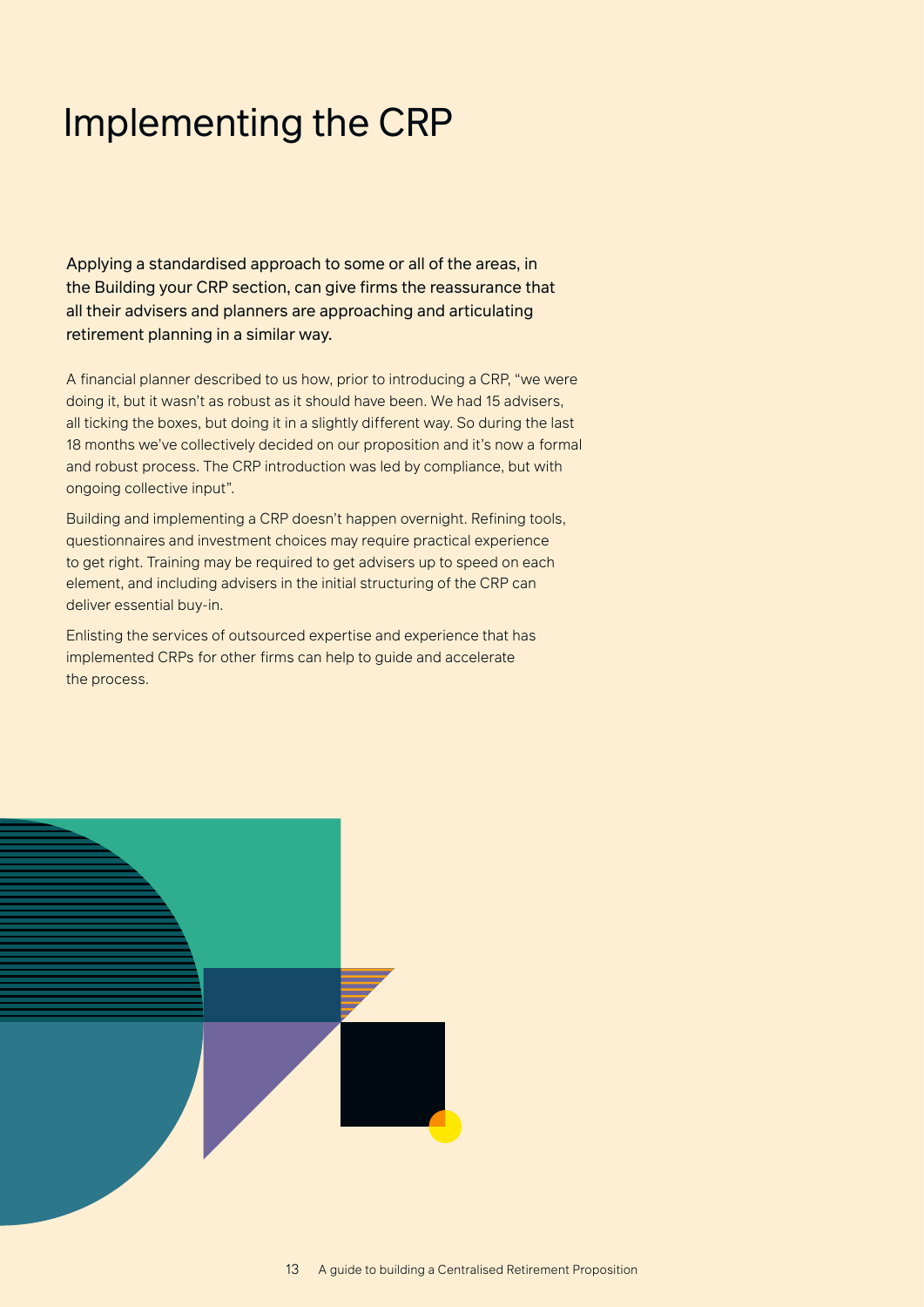# <span id="page-13-0"></span>Maintaining the CRP

Every CRP needs two ongoing review processes – one to see how it's working for each client and a second to see what how it's working for each client and a second to see what **The early years of** benefits it's delivering for the business.

# A bedding-in period

There can be a big difference between what clients think their retirement is going to look like versus what they discover they actually need in practice.

A suggestion, therefore, from one of the paraplanning consultants is to consider a bedding-in period. This involves setting up an arrangement so the first two years of retirement income are covered, based on what the client thinks they will need in terms of regular and ad hoc expenditure. Generally, it is recommended to overestimate what those two years will cost (and given the recent past, that period might be extended a little until clients have more opportunity to experience what normal feels like), and put that money in cash. Adviser and client can then review actual spending patterns over that period, how comfortable the client felt with the income at their disposal and use that as the basis for the client's investment strategy going forward.

## Annual client reviews

Following the bedding-in period, it's important to assess regularly that the agreed strategy for each client is meeting their needs and expectations in terms of:

- level and frequency of income
- capital preservation/portfolio performance
- portfolio risk/volatility

Once a client has experienced portfolio performance in practice – rather than theory – aspects of the CRP such as cashflow modelling, attitude to risk and capacity for loss may need to be rerun. This is also the case after any significant life event such as illness, divorce or the acquisition of new capital.

retirement are critical in the CRP process. In particular, it's important not to make any irredeemable decisions until you and the client have got a feel for what seems right. Looking at the client's options as they come into retirement, it's useful to set up a situation where they're taking no risk and don't have to make any choices right away. Then you have the time to see how that feels before implementing a long-term retirement strategy.

Richard Allum The Paraplanners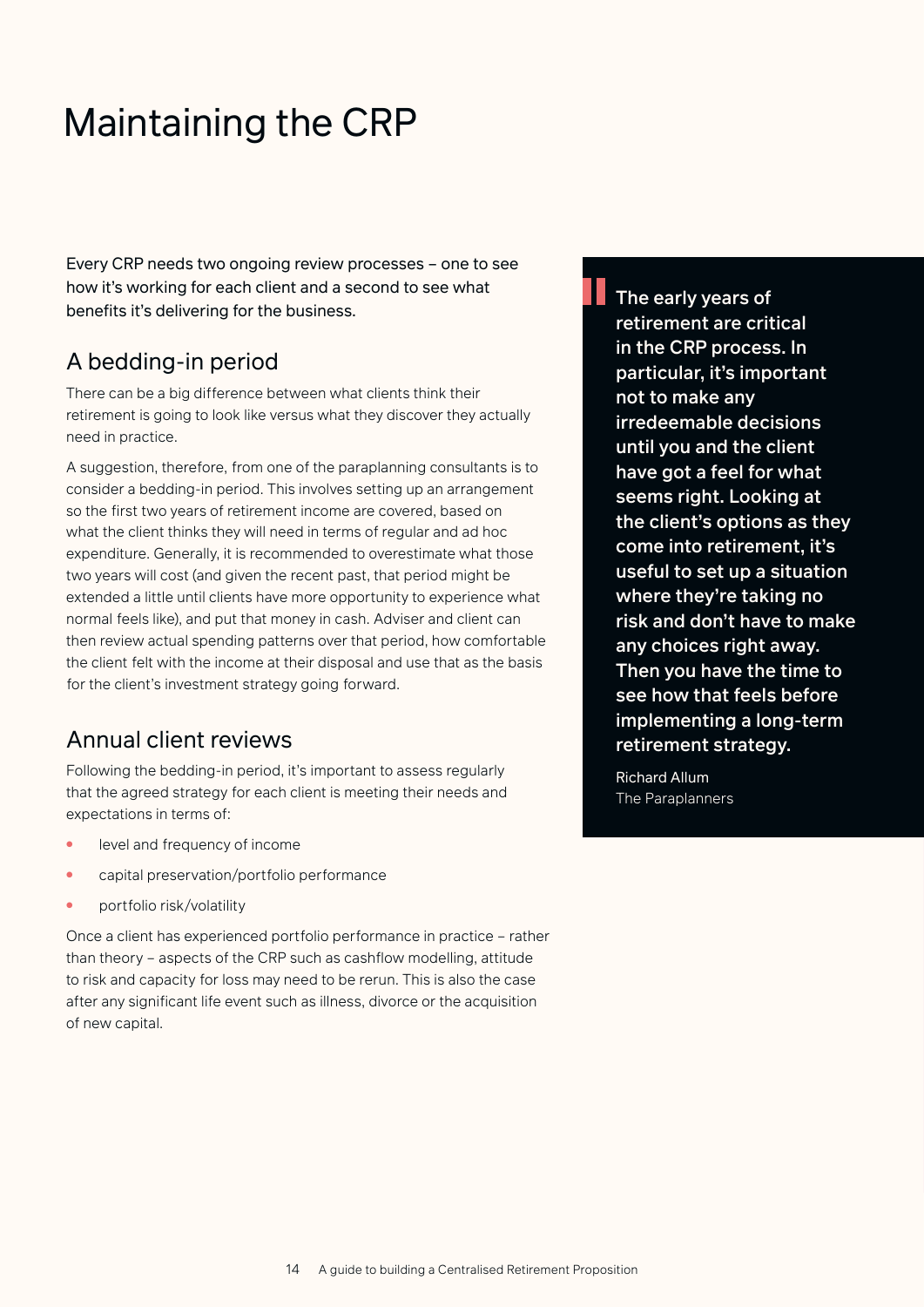## Annual internal reviews

The paraplanning consultants advise that the CRP should be reviewed once a year, from a business perspective, alongside any centralised investment proposition and due diligence processes for product providers and platforms. Reviews should include feedback from all advisers using the CRP and make extensive use of management information (MI). This can allow a firm to assess to what extent the CRP has:

- made the retirement-planning advice process more efficient for advisers
- enabled advisers to articulate the retirementplanning process to clients more easily
- allowed for swifter/more effective decision-making, especially during events such as market downturns
- made the retirement-planning advice process more auditable for regulatory purposes.

Equally, it's important to find out from advisers if the CRP has felt restrictive in any way. And under what circumstances, they have felt a need to divert from it. This feedback can then be used to help the proposition to flex further or enable exceptions to it to be specified.

## Internal vs external: Making the CRP explicit to clients

Should the CRP be an internal document, or something to share with clients? The outsourced paraplanning experts have different views. Tony Slimmings of Paraplanning Hub says: "I've only ever known one client who wanted to see the process they were going through in a document… I think the process document is something for advisers to use to prove to themselves and to the regulator that they treat every client consistently. But the client needs to feel that it's a unique proposition and discussion."

However, Richard Allum of The Paraplanners says: "In my view there should be a document you can give to clients. I think part of a firm's value-add is demonstrating a really good process that ensures that – when the client starts to move from saving money to spending

money – the firm knows what it's doing. That means having the right checks and balances in place, and reviewing everything on a regular basis. In this way, each client can feel secure about staying with a firm."

Given our research findings indicating that firms with a CRP in place have founded it easier to attract clients (see Why have a CRP section), there does appear merit in publicising a disciplined retirement planning process.

It is up to each individual firm to what extent they report on the CRP process to clients. But reminding clients of what has been agreed with them in terms of aspects such as cashflow modelling, a withdrawal rate strategy and risk tolerance may help reinforce their confidence in the advice they have been given.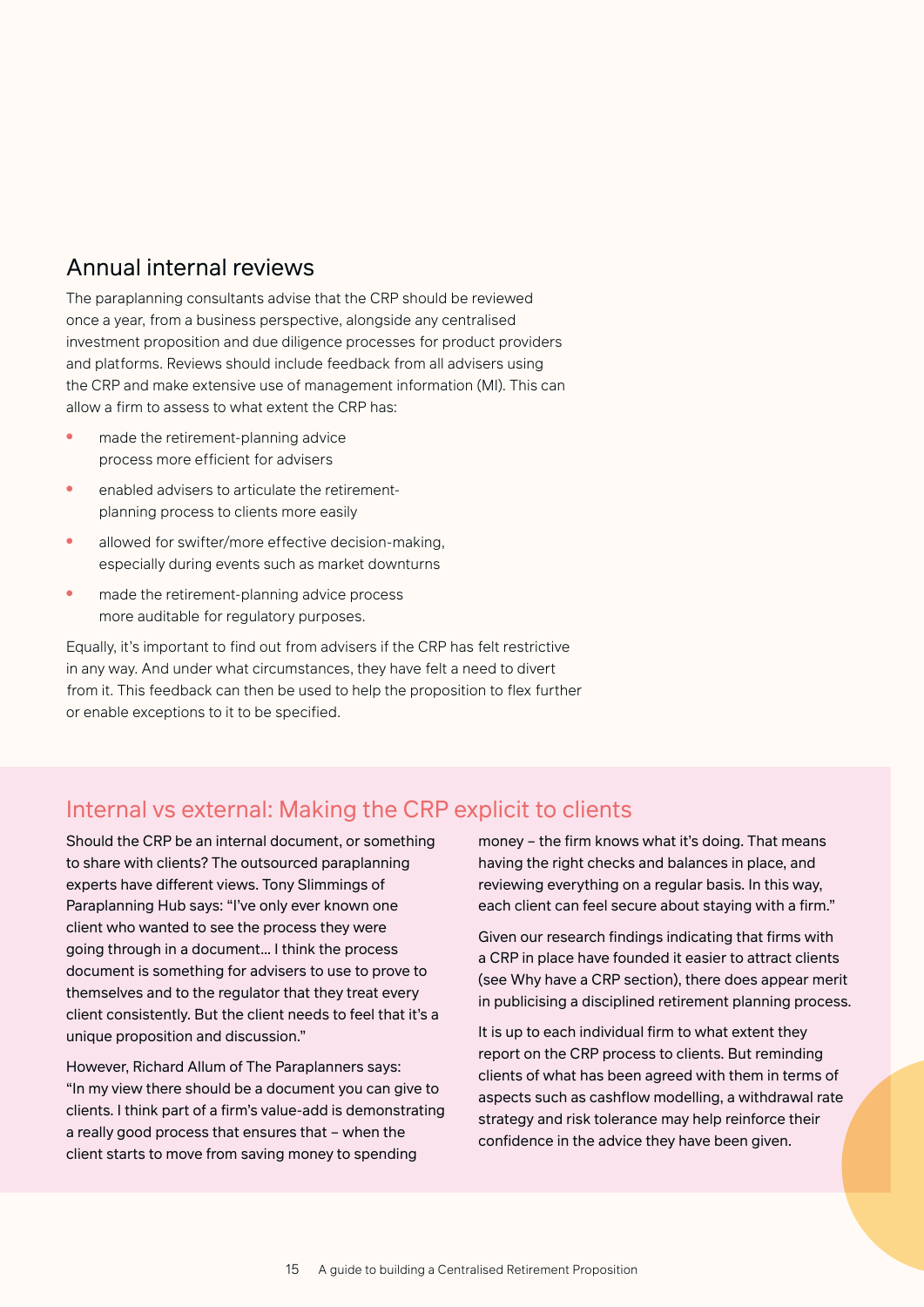## Reporting to the regulator

Around a fifth of firms using a CRP believe its main benefit is regulatory – demonstrating that all retiree clients are being treated similarly and are subject to the same thorough advice process. To this end, it is worth considering what reporting trail should be generated by the CRP to demonstrate best practice to the FCA.

Tony Slimmings describes a matrix approach to work through the various combination of options that work for each client, within a defined framework:

"It should almost be impossible that you build the same plan for two different clients. If you've got five layers of five options, then I'm not a mathematician or statistician, but that's an awful lot of options and variety. But the point is, it's still a framework, it's still a structure, and you'll need to consider each layer. But, what order you do it in is up to you and your client. Running through that sort of deep step by step detail, helps agree where you are and what it means. Then by the time we get to the bottom, you've gone through a process, but it's still unique.

All the FCA want is for advisers to be consistent. What they don't want to hear is "we're bespoke, it'll be individual" because that means potentially you're not treating every client the same.

As far as the regulatory audit trail goes, Paraplanning Hub create two documents for each client file – an Initial File Review document, that gathers all the plan information and soft facts into one document, and the Goals document and between the two the intention is that there will always be something in the file to make it clear that this is the process that has been followed and this is the best option for that client. The outcome is not adviser-driven, nor client-driven, but process-driven.

The paraplanners emphasise the value of good firm-level management information to record client outcomes and map those against the firm's expectations, for example around how many clients annuitise, the drawdown rates that clients are taking from their funds."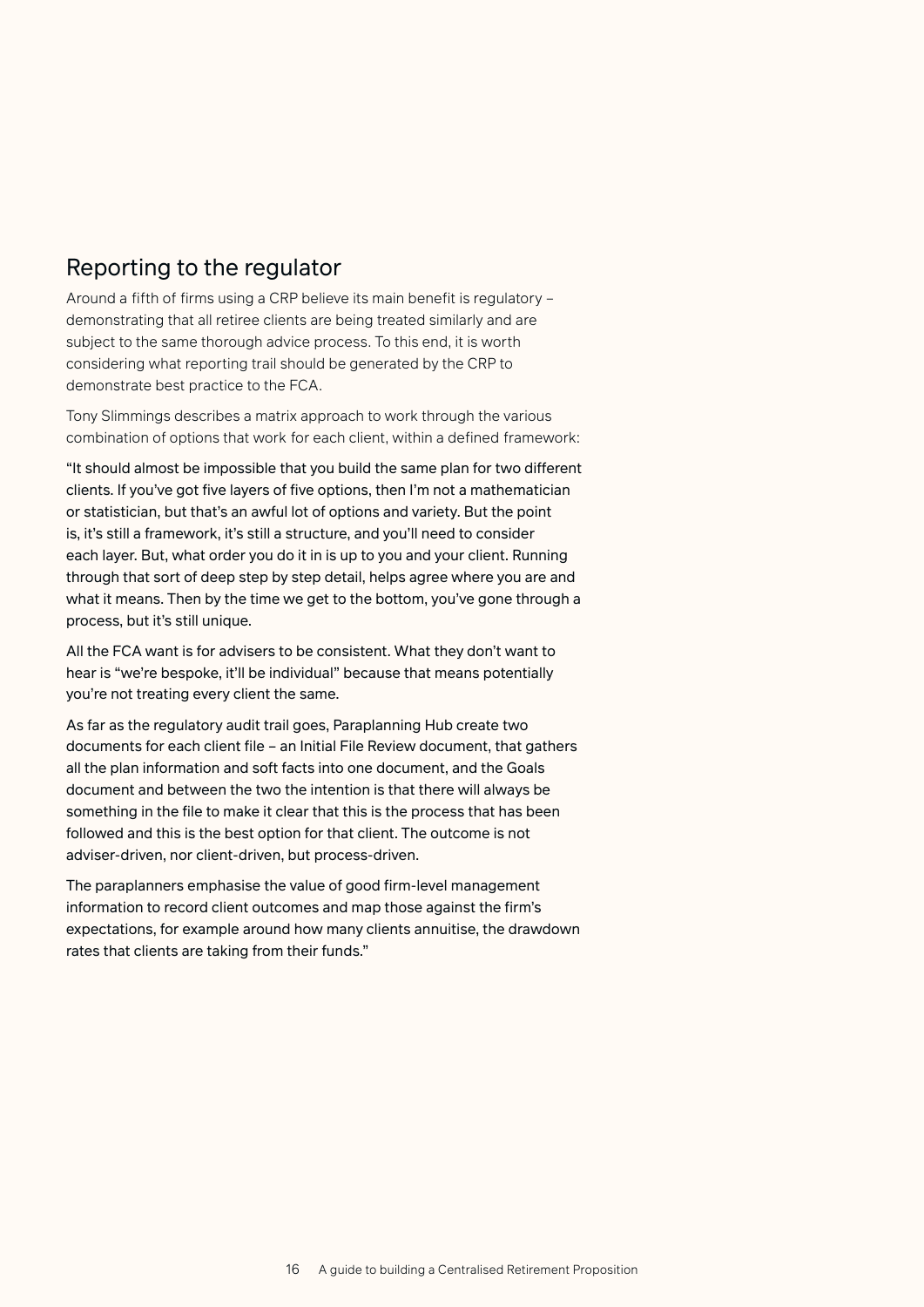# <span id="page-16-0"></span>Final things to think about

A Centralised Retirement Proposition has the potential to radically transform the efficiency of a business. Here are some final words of experience from the paraplanning consultants.

- The framework comes first and then clients go into the framework: The CRP framework is where you start, and then your management information allows you to say where your clients are at that moment. It's understanding where that client is, at the start of each review and putting them in the right segments.
- Identical questions can deliver bespoke outcomes: A well-constructed CRP is a set of questions and a set process that each client will go through initially and at each review. So, every client that comes into your firm, is going to go through the same steps. But with a well-designed CRP, you can still be reassured that the outcome is bespoke and the most appropriate to that client.
- **•** It's all about process:

The final decisions about which platform or which model portfolio to use might be a little different, but the process for deciding how you are going to structure a portfolio, how much income will be held in cash, whether or not the client will be fully invested, how you're going to start to drip money down from high-risk to lower risk investments, when you're going to review security of income, all that should be consistent across the firm.

#### Keep good MI at the firm level:

The firm should be able to show things like how many clients annuitise, what the drawdown rate is, how many clients have transitioned from savings to spending in the last year, was there any variance in the risk we took with investing their money, for example. Then you can map those outcomes against the CRP, what you expected to happen and what is actually happening and why.

Don't give people what they think they want, give them what they need:

When a client comes into your firm, every conversation you have is going to go through the same steps. Some might not be applicable, but the process is how you step back and take clients through to the most suitable outcome without just giving them what they think they first wanted.

#### Always ask clients:

Where are you on the journey at this moment? Keep looking at the whole financial picture. Keep following the same process every year. Ask the same questions and review the outcome so you can tap the tiller based on where the client is on that journey.

### Why work with M&G Wealth Platform?

[Our service](https://www.ascentric.co.uk/why-ascentric/customer-testimonials) – we've built our service around what advisers have told us is important to them and their clients. But don't take our word for it hear from the firms that work with us.

#### A [simple pricing structure](https://www.ascentric.co.uk/your-platform/pricing-and-charging) –

designed to make it easier for you and your clients to understand the total cost of ownership, without having to worry about additional costs racking up over time.

Family linking – you can link spouse/civil partner, children, parents, grandparents and grandchildren, to reduce costs even further with the charges applied proportionately to each member of the group

[Your investment strategy, your](https://www.ascentric.co.uk/why-ascentric/working-with-you/your-investment-choice)  [way](https://www.ascentric.co.uk/why-ascentric/working-with-you/your-investment-choice) – everyone's business proposition and client needs are different. You shouldn't have to compromise.

Comprehensive investment solutions – a broad asset range with over 3,800 funds

[Extensive 3rd party product](https://www.ascentric.co.uk/why-ascentric/list-of-partners) links – including leading Onshore and Offshore Bonds, and SIPPs

Multiple-wrappers and multiple models – allowing you to hold a blend of models within individual wrappers

And there's much more we'd be happy to discuss with you.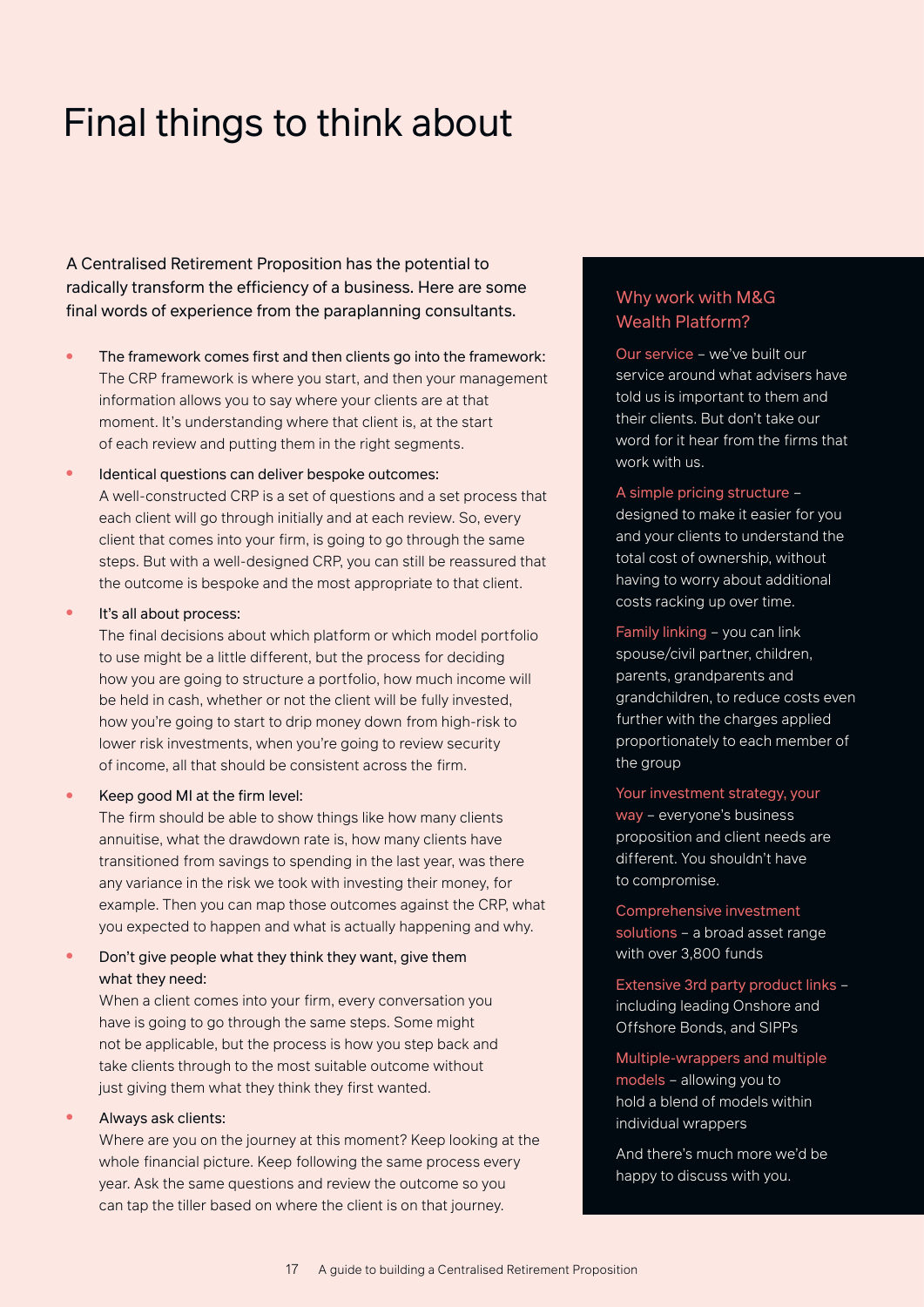### Contact us

[platformaskus@mandg.com](mailto:platformaskus%40mandg.com?subject=)

### Follow us on social media

- @MandGPlatform
- in [linkedin.com/showcase/mandgwealthplatform](https://linkedin.com/showcase/mandgwealthplatform)

#### About NextWealth

NextWealth is a research, data and events business helping firms to adapt and thrive amid disruption. We focus on retail investing and in particular the financial advice market, investment propositions and adviser technology. To sign up to our research panel, email [enquiries@nextwealth.co.uk](mailto:enquiries%40nextwealth.co.uk?subject=)

The NextWealth Directory lists and reviews all of the tech providers supporting financial advice businesses. It is free to use and has over 1,700 reviews from people working in financial planning firms. From back office systems to cashflow modelling – we publish ratings and reviews. Read a review. Leave a review. [nextwealthdirectory.co.uk](https://nextwealthdirectory.co.uk)